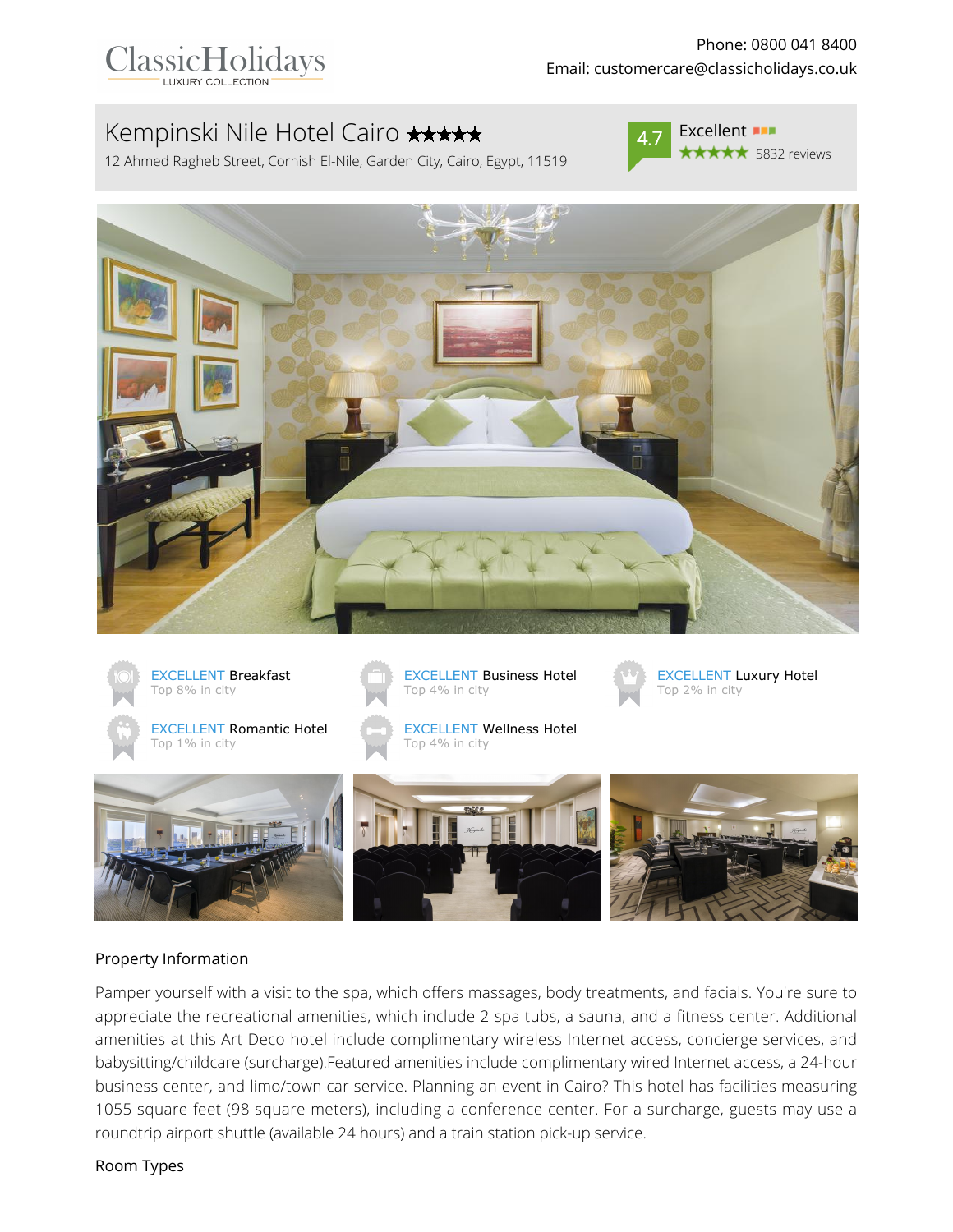Treat yourself to a stay in one of the 191 individually decorated guestrooms, featuring heated floors and LCD televisions. Your memory foam bed comes with down comforters and Egyptian cotton sheets. Wired and wireless Internet access is complimentary, while MP3 docking stations and satellite programming provide entertainment. Private bathrooms with shower/tub combinations feature jetted bathtubs and rainfall showerheads.

### Dining Facilities

Enjoy Turkish cuisine at Osmanly, one of the hotel's 2 restaurants, or stay in and take advantage of the 24 hour room service. Meet other guests and eat at the complimentary reception. Relax with a refreshing drink from the poolside bar or one of the 2 bars/lounges. Buffet breakfasts are available daily from 6:30 AM to 11 AM for a fee.

## Activities

Distances are displayed to the nearest 0.1 mile and kilometer.

Tahrir Square - 0.9 km / 0.5 mi American University of Cairo - 0.9 km / 0.5 mi Qasr El Nil Bridge - 1.2 km / 0.7 mi Egyptian Museum - 1.3 km / 0.8 mi Abdin Palace - 2.1 km / 1.3 mi Giza Zoo - 2.2 km / 1.4 mi Sports Center Gezirah Sporting Club - 2.6 km / 1.6 mi Orman Botanical Gardens - 2.7 km / 1.7 mi Ibn Tulun Mosque - 2.7 km / 1.7 mi First Mall Cairo - 2.7 km / 1.7 mi Gayer-Anderson Museum - 2.8 km / 1.7 mi Museum of Islamic Art - 2.9 km / 1.8 mi Cairo University - 3 km / 1.9 mi Sultan Hussan Mosque - 3.2 km / 2 mi Aquarium Grotto Garden - 3.2 km / 2 mi The nearest airports are: Cairo Intl. Airport (CAI) - 20.3 km / 12.6 mi Giza (SPX-Sphinx Intl.) - 43.1 km / 26.8 mi The preferred airport for Kempinski Nile Hotel Cairo is Cairo Intl. Airport (CAI).

#### Surrounding Area

A stay at Kempinski Nile Hotel Cairo places you in the heart of Cairo, within a 15-minute walk of Tahrir Square and American University of Cairo. This 5-star hotel is 1.1 mi (1.7 km) from Egyptian Museum and 11.5 mi (18.5 km) from Great Sphinx of Giza.

#### Note

Extra-person charges may apply and vary depending on property policy.

Government-issued photo identification and a credit card, debit card, or cash deposit may be required at check-in for incidental charges.

Special requests are subject to availability upon check-in and may incur additional charges. Special requests cannot be guaranteed.

-Minimum Spring Break check-in age is 21 years old.

-The name on the credit card used at check-in to pay for incidentals must be the primary name on the guestroom reservation.

-This property advises that enhanced cleaning and guest safety measures are currently in place.